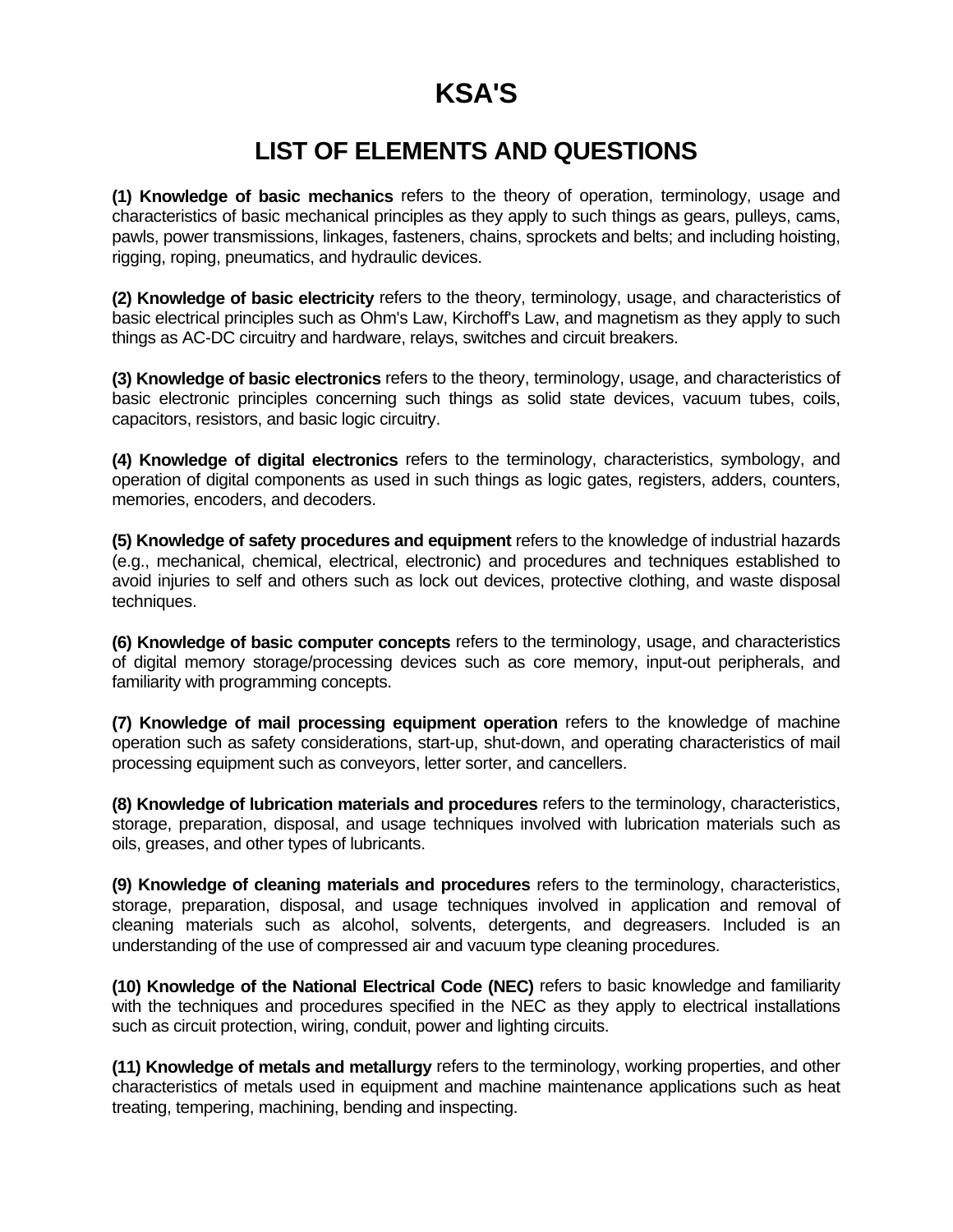**(12) Knowledge of refrigeration** refers to the theory, terminology, usage, and characteristics of refrigeration principles as they apply to such things as the refrigeration cycle, compressors, condensers, receivers, evaporators, metering devices, and refrigerant oils.

**(13) Knowledge of heating, ventilation, and air conditioning operation** refers to the knowledge of equipment operation such as safety considerations, start-up, shut-down, and mechanical/electrical operating characteristics of HVAC equipment (e.g., chillers, direct expansion units, window units, heating equipment). This does not include the knowledge of refrigeration.

**(14) Knowledge of elevator equipment** refers to the knowledge of equipment operation, safety considerations, and operating characteristics of hydraulic and electric traction elevator equipment: including roping, controllers, and dispatchers.

**(15) Knowledge of carpentry** refers to the terminology, materials, techniques, and procedures used in carpentry applications such as form construction, building framing, and interior and exterior finishing projects.

**(16) Knowledge of masonry construction** refers to techniques, procedures, and materials used in mortar, concrete, stucco, plaster, brick, block and tile construction, and replacement projects.

**(17) Knowledge of plumbing** refers to the terminology, materials, techniques, and procedures used in plumbing applications such as installing pipe and tubing, making joints, repairing flush and float valves, and cleaning drains.

**(18) Knowledge of painting** refers to the terminology, materials, techniques, and procedures used in painting applications such as surface preparations, application procedures, and usage of protective/identifying materials (e.g., enamels, varnishes, plastics, stains, sealants, decals), and painting equipment

**(19) Ability to perform basic mathematical computations** refers to the ability to perform basic calculations such as addition, subtraction, multiplication, and division with whole numbers, fractions, and decimals.

**(20) Ability to perform more complex mathematics** refers to the ability to perform calculations, such as basic algebra, geometry, scientific notation, and number conversions, as applied to mechanical, electrical and electronic applications.

**(21) Ability to apply theoretical knowledge to practical applications** refers to the ability to recall specific theoretical knowledge and apply it to mechanical, electrical, or electronic maintenance applications such as inspection, troubleshooting, equipment repair and modification, preventive maintenance, and installation of electrical equipment.

**(22) Ability to detect patterns** refers to the ability to observe and analyze qualitative and quantitative factors such as number progressions, spatial relationships, and auditory and visual patterns. This includes combining information and determining how a given set of numbers, objects or sounds are related to each other.

**(23) Ability to use written reference materials** refers to the ability to locate, read, and comprehend text material such as handbooks, manuals, bulletins, directives, checklists, and route sheets.

**(24) Ability to communicate in writing** refers to transmitting written information (e.g., equipment status, recommended repairs) to maintenance, operations, and other personnel.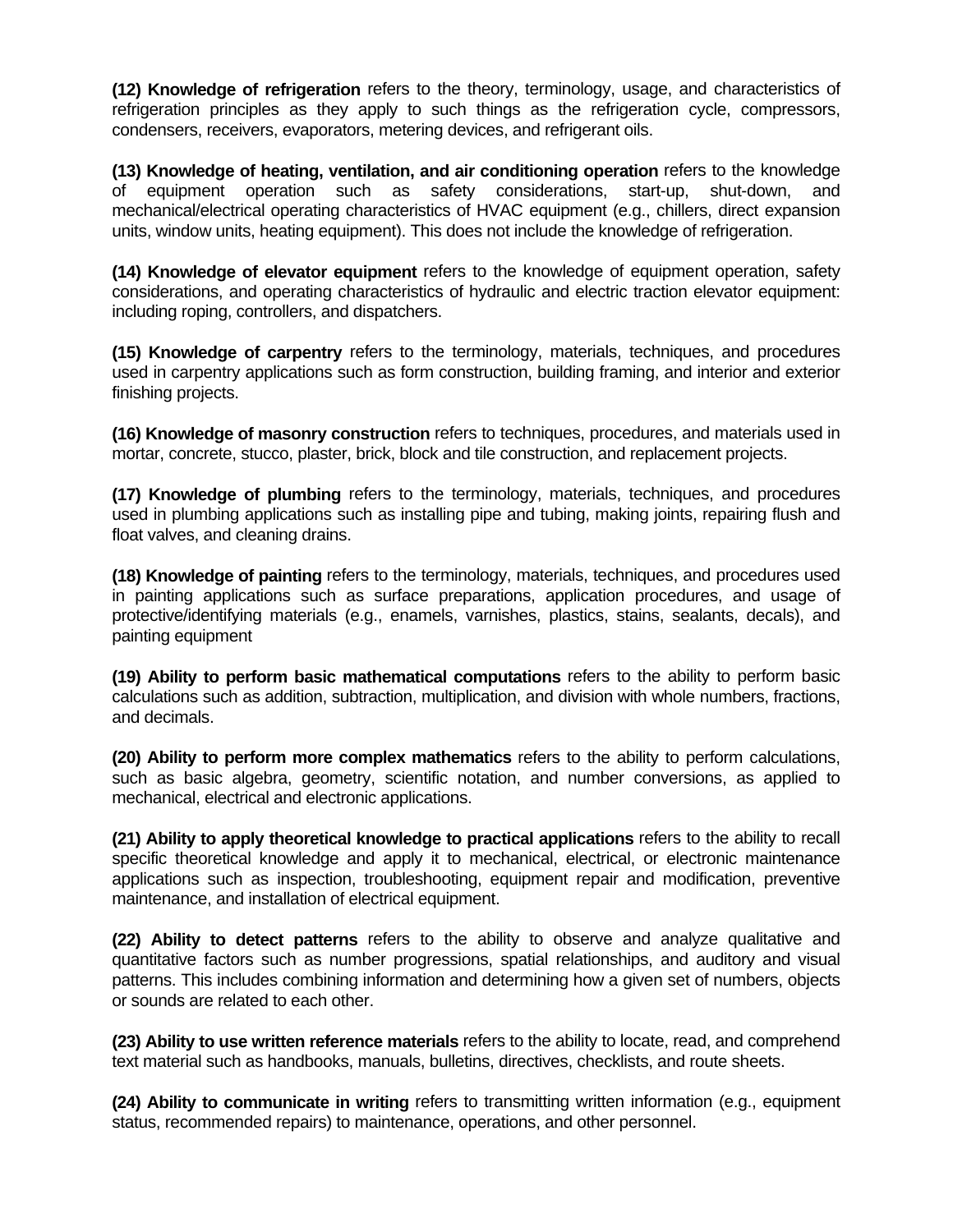**(25) Ability to communicate orally** refers to receiving/transmitting oral information (such as equipment status, recommended repairs or modifications, parts usage, and technical procedures) to/from maintenance, operations, and other personnel.

**(26) Ability to follow instructions** refers to the ability to comprehend and execute written and oral instructions such as work orders, checklists, route sheets, and verbal directions and instructions.

**(27) Ability to work under pressure** refers to safely and effectively performing the duties of the position under stress or in emergency situations.

**(28) Ability to work with others** refers to the ability to work safely and efficiently in cooperation with fellow employees to perform the duties of the position.

**(29) Ability to work without (immediate) supervision** refers to the ability to perform safely and efficiently the duties of the position such as planning and executing work activities without direct supervision **.**

**(30) Ability to work from heights** refers to the ability to perform safely and efficiently the duties of the position above floor level such as from ladders, catwalks, walkways, scaffolds, vert-a-lifts, and platforms.

**(31) Ability to use hand tools** refers to the knowledge of, and proficiency with, various hand tools. This ability involves the safe and efficient use and maintenance of such tools as screwdrivers, wrenches, hammers, pliers, chisels, punches, taps, dies, rules, gauges, and alignment tools.

**(32) Ability to use portable power tools** refers to the knowledge of, and proficiency with, various power tools. This ability involves the safe and efficient use and maintenance of power tools such as frills, saws, sanders, and grinders.

**(33) Ability to used shop powered equipment** refers to the knowledge of, and proficiency with, shop machines such as bench grinders, drill presses, and table/band saws.

**(34) Ability to use information retrieval systems** refers to the operation of computer terminals or other peripherals as control, information monitoring, or diagnostic devices for obtaining reports or information.

**(35) Ability to use technical drawings** refers to the ability to read and comprehend technical materials such as diagrams, schematics, flow charts, and blueprints.

**(36) Ability to use test equipment** refers to the knowledge of and proficiency with, various types of mechanical, electrical, and electronic test equipment such as VOMs, oscilloscopes, circuit tracers, amprobes, and RPM meters.

**(37) Ability to solder** refers to the knowledge of and the ability to safely and effectively apply, the appropriate soldering techniques.

**(38) Ability to cut and weld** refers to the knowledge of and the ability to safely and effectively apply, the appropriate gas and electric cutting, welding, and brazing techniques and procedures used in equipment and machine maintenance applications.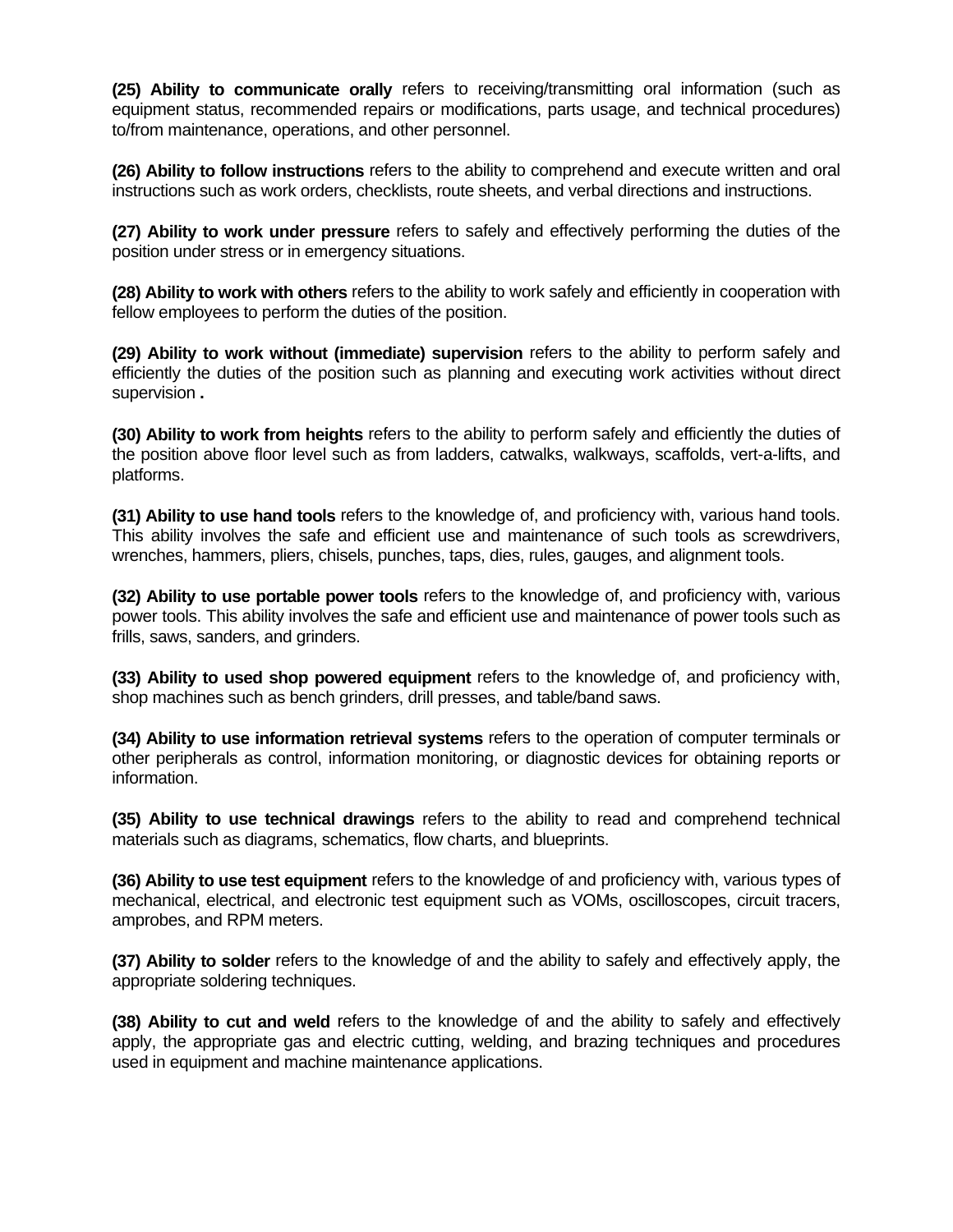# **MAINTENANCE SUPPORT CLERK, PS-05 AND PS-06**

All of the PS-05 elements are in the PS-06, but some have different numbers. PS-06 has two that are not in the PS-05 and will be listed after those that are the same.

**5/1&6/1-Knowledge of Computer systems** refers to the terminology, usage, and operating characteristics of computer terminals as data input and information monitoring devices used for obtaining reports or information.

**5/2&6/3-Ability to work and deal with people** refers to working in cooperation and interacting positively with customers and co-workers, exercising courtesy etiquette, and self-control**.**

**5/3&6/4-Ability to communicate orally** refers to expressing spoken ideas or facts clearly and logically when answering questions, giving directions, and providing information.

**5/4&6/5-Ability to follow oral instructions** refers to comprehending and executing spoken directions, steps or procedures used in performing office tasks and work assignments.

**5/5&6/6-Ability to work without immediate supervision** refers to the ability to perform the duties of the position (e.g., planning and executing work activities) safely and efficiently without direct supervision.

**5/6&6/7-Ability to operate programmed or programmable keyboard devices** refers to understanding and applying written instructions and using specific function keys to control the operation of equipment or systems such as word processing systems or data entry/computer terminals.

**5/7&6/8-Ability to work while under pressure** refers to performing the duties of the position safely and effectively under time constraints, stress, or in emergency situations.

**5/8&6/9-Ability to read and understand graphs, charts, and/or tables** refers to using and understanding information presented in graphs, tables, and diagrams (e.g., maintenance reports, handbooks, and catalogs).

**5/9&6/11-Ability to review incoming materials** refers to examining incoming shipments of supplies, parts, tools, and other items for variations in quantity, specifications, and conditions.

**5/10&6/12-Ability to prepare maintenance work orders and schedules** refers to determining work requirements and materials, establishing priorities, and planning assignments to match workload and available resources.

#### **PS-06 ONLY**

**6/2-Knowledge of work processing systems** refers to the functions of the components in a word processing system (e.g., disc drive, keyboard, diskette) and an understanding of techniques and procedures used for input, revision, editing, formatting, and printing.

**6/10-Ability to compile and summarize information** refers to understanding and evaluating oral or written information (e.g., operations data, computer outputs) and condensing it into tables, charts or brief narratives.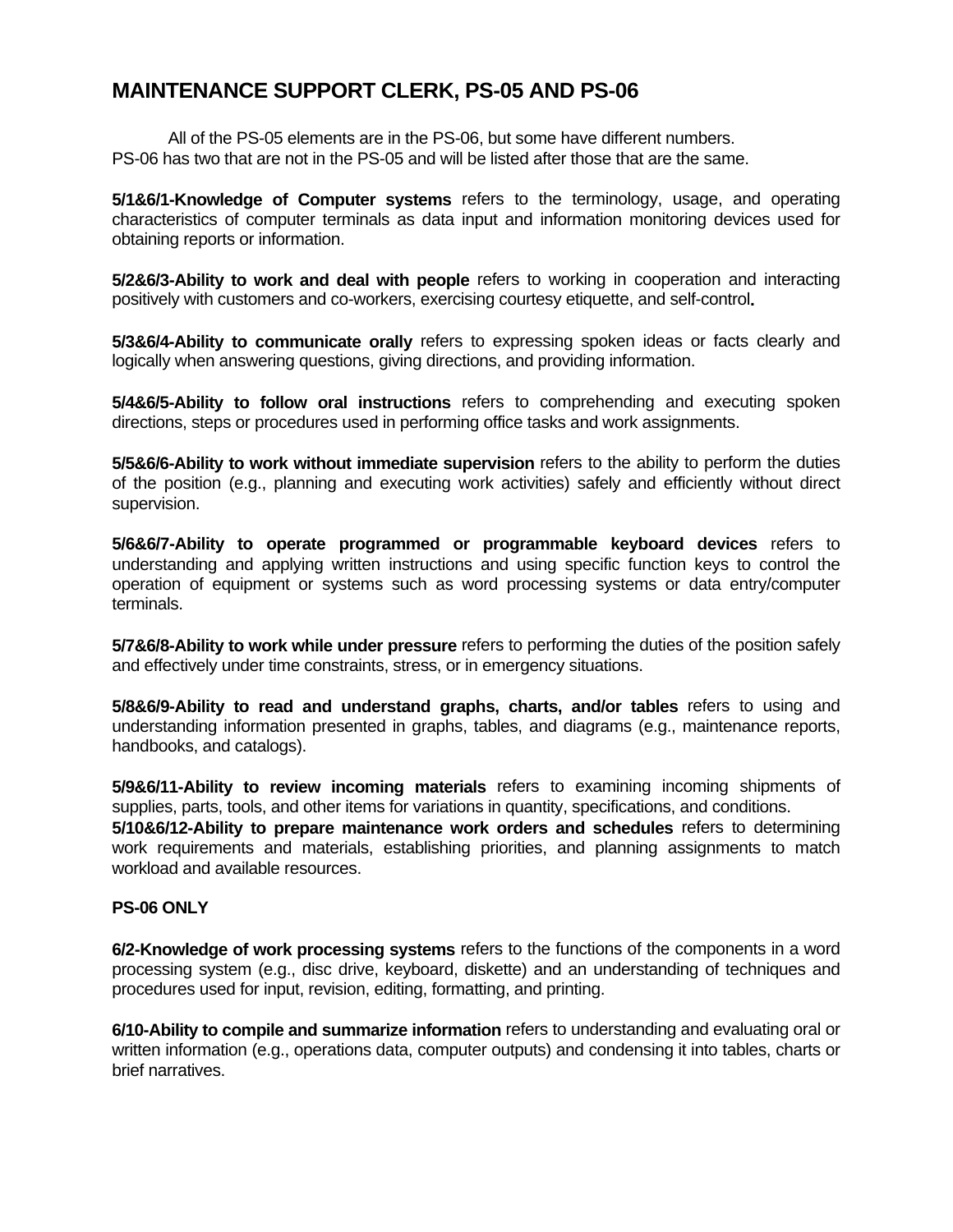#### **Examination Requirements**

#### **1. Pass Postal Service Test 710**

**2. Key data on a computer terminal at a rate of 25 correct lines in five minutes. This is to pass Postal Service Test 714 at the low standard.**

#### **Physical Requirements**

**These duties may require exertion involving standing, walking, climbing, bending, reaching, and stooping for prolonged periods of time and intermittent lifting and carrying of heavy objects such as tools, parts, equipment, and supplies.**

**Vision of 20/40 (Snellen) in one eye and be able to read, without strain, material (printed or computer-displayed) the size of typewritten characters. Corrective lenses OK. Hear conversational voice. Hearing aids OK.**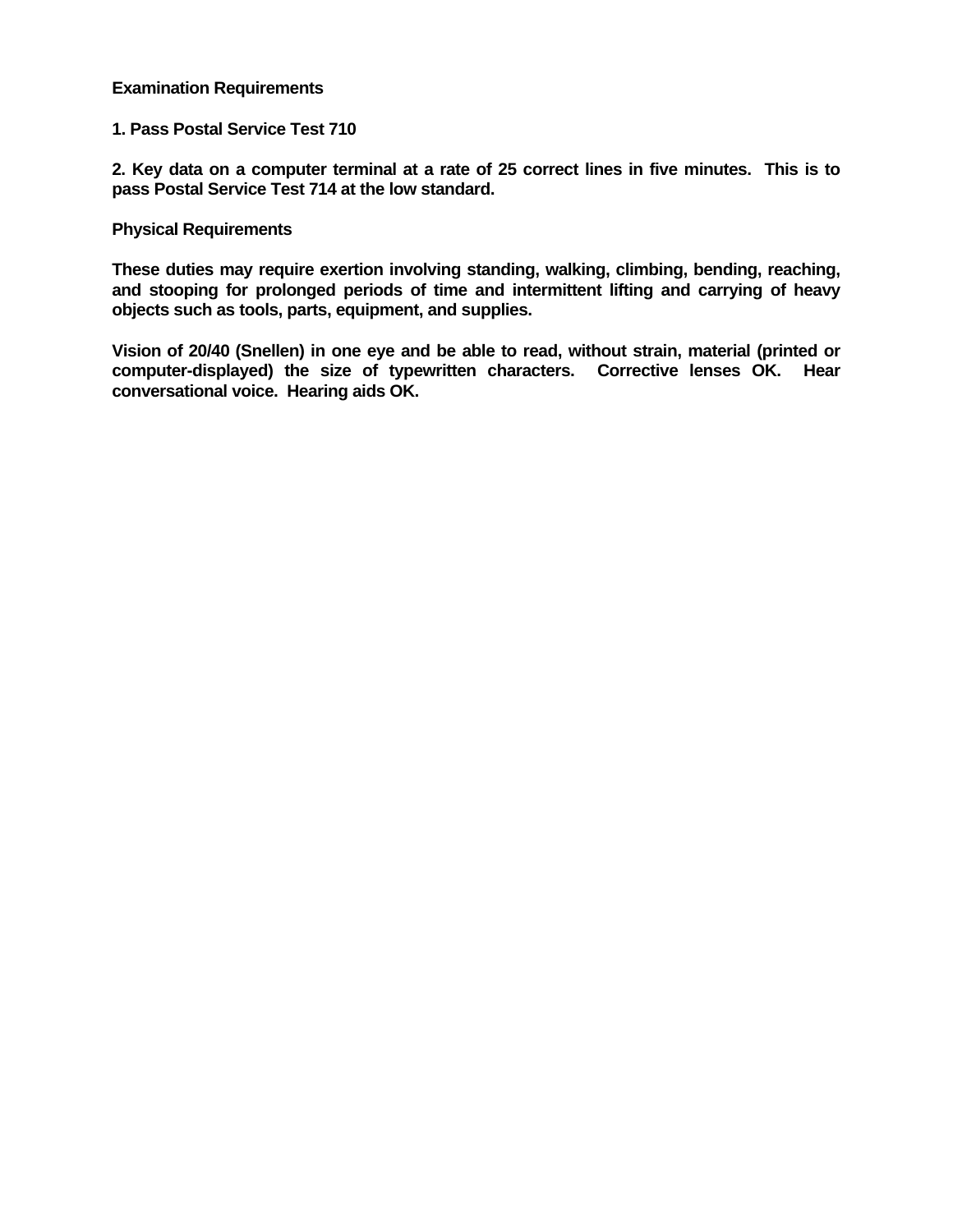# **3500C-For Cleaner PS-1, Custodian PS-2, and Laborer-Custodial PS-3**

1. For Laborer, Custodial position--Ability to use hand tools, such as power cleaning equipment (waxers, polishers, mowers, etc.).

2. Ability to work without immediate supervision.

3. Ability to interpret instructions and follow simple signs and directions.

4. For Custodian and Laborer, Custodial positions--Ability to handle weights and loads beyond "normal" type functions of a position.

#### **Additional Provisions**

1. For Laborer, Custodial positions may be required to show that they are able to operate power cleaning equipment.

 For Cleaner, may be required to show that they have cleaning experience in a supervised work environment.

2. Physically Able which may involve the following: standing, walking, climbing, bending, reaching and stooping for prolonged periods of time.

 Vision of 20/40 (Snellen) in one eye and to read without strain, printed material the size of typewritten characters. Corrective lenses are OK.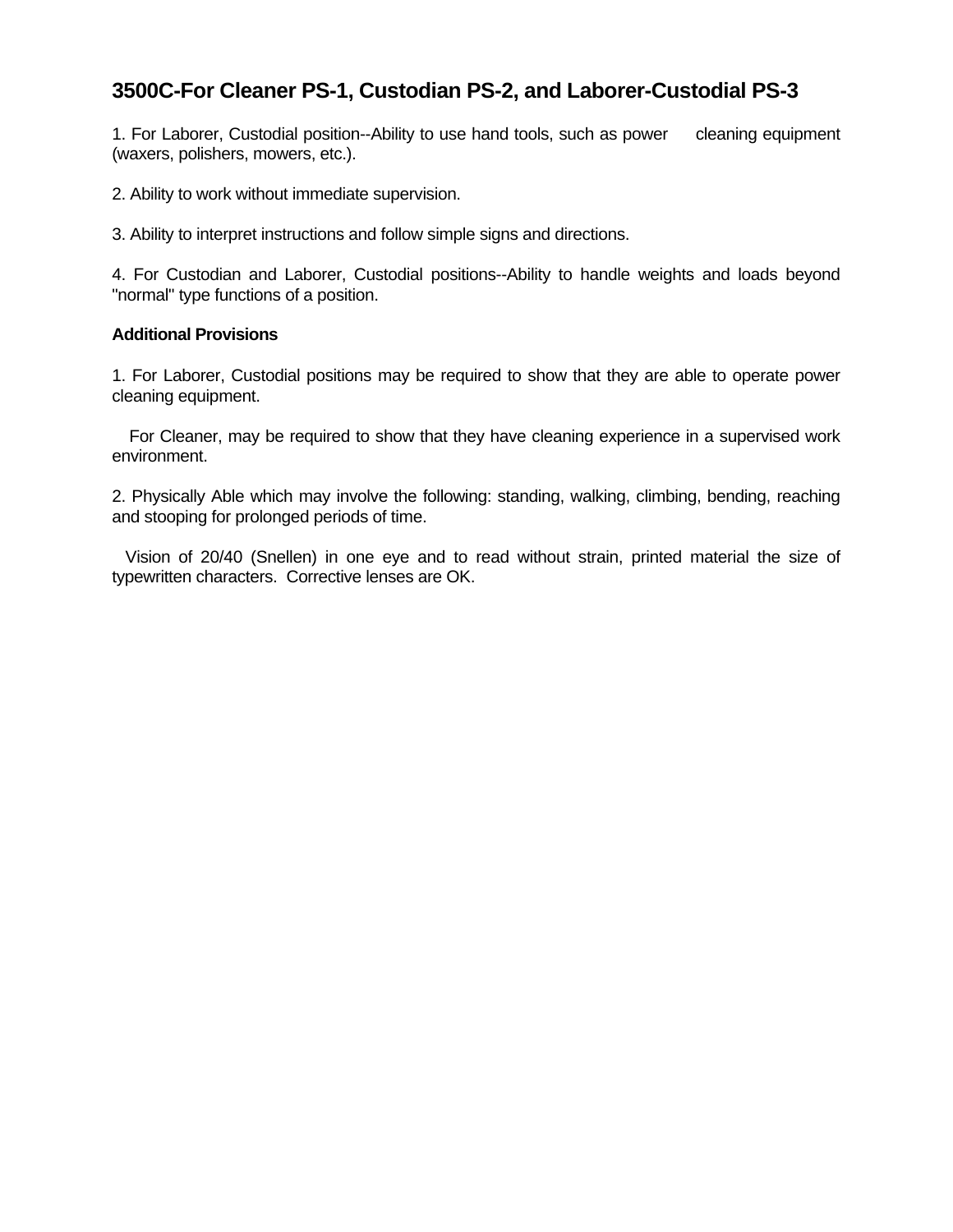# **5400C-For Elevator Operator**

- 1. General
	- B-53. Ability to work with others.
- 2. Special
	- a. Ability to give information to the public
	- b. Knowledge of safety practices.
	- c. Ability to operate an elevator
	- d. Ability to read and follow directions.

### **Examination Requirements**

1. Applicants may be required to complete appropriate supplemental application forms.

2. Postal Service Test 001 (P-1). Cannot be hired if fail, but can have a second chance on a subsequent hiring worksheet.

### **Additional Provisions**

Physically able to perform efficiently the duties of the position. Vision of 20/40 (Snellen) in one eye and read without strain printed material the size of typewritten characters. Corrective lenses are OK. Ability to hear the conversational voice is required. Hearing aids are OK.

## **0300a-For Telephone Operator**

### **1. General**

- B-9. Safety in performance of duties common to the position.
- B-10 Ability to maintain records and prepare reports.
- B-53 Ability to work with others.

### **2. Special**

- a. Ability to speak clearly and distinctly.
- b. Ability to retain composure under pressure.

### **Examination Requirements**

Rated application; may be required to complete appropriate supplemental application forms.

### **Additional Provisions**

Physically able to perform efficiently the duties of the position. 20/40 (Snellen) in one eye and read without strain printed material the size of typewritten characters. Corrective lenses OK. Ability to hear the conversational voice is required. Hearing aids OK.